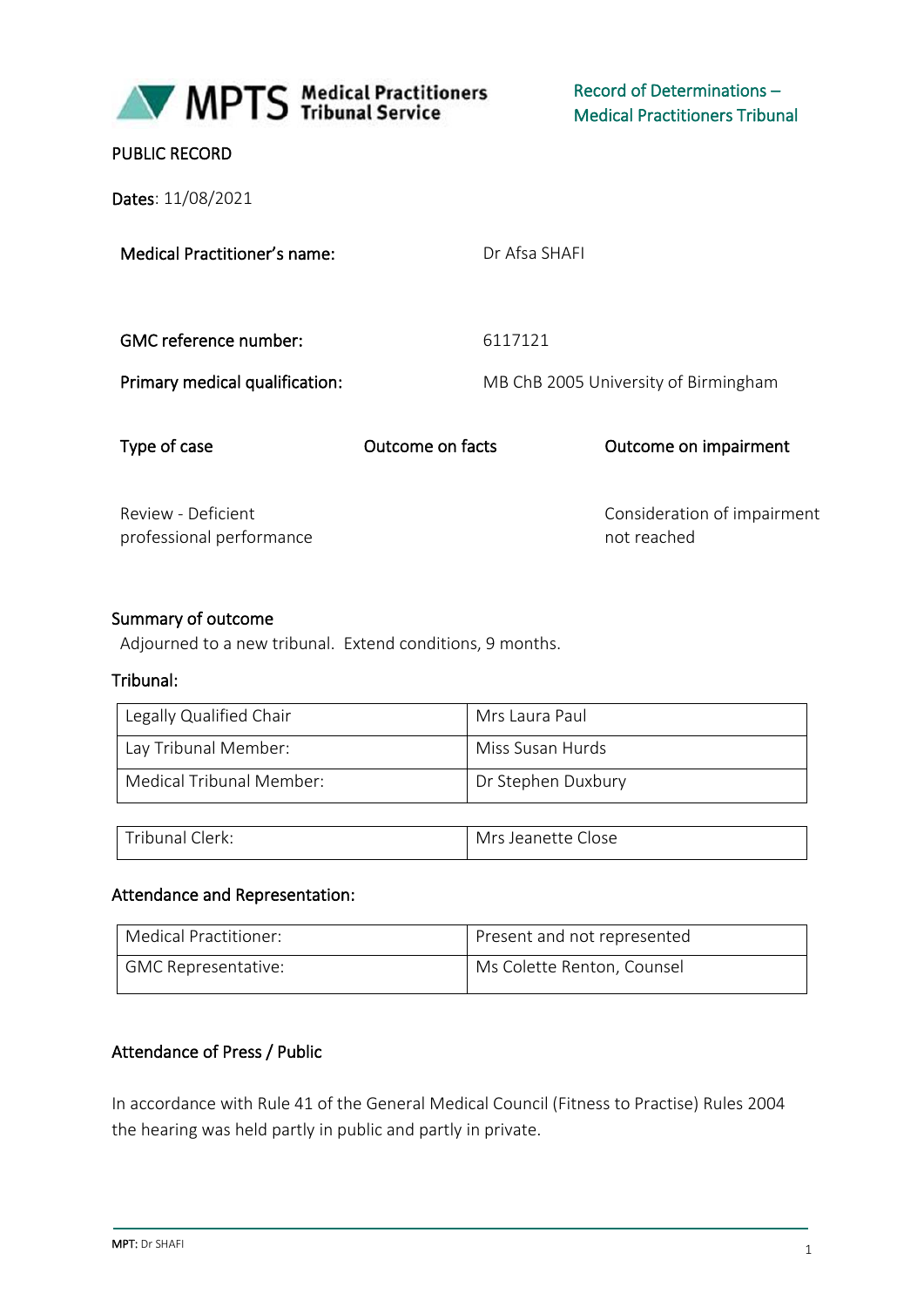# Overarching Objective

Throughout the decision making process the tribunal has borne in mind the statutory overarching objective as set out in s1 Medical Act 1983 (the 1983 Act) to protect, promote and maintain the health, safety and well-being of the public, to promote and maintain public confidence in the medical profession, and to promote and maintain proper professional standards and conduct for members of that profession.

# DETERMINATION ON ADJOURNMENT – 11/08/2021

1. The Tribunal has to decide in accordance with Rule 22(1)(f) of the General Medical Council (GMC) (Fitness to Practise) Rules 2004, as amended ('the Rules') whether Dr Shafi's fitness to practise remains impaired by reason of deficient professional performance, and whether the practitioner has failed to comply with any requirement imposed upon her as a condition of her registration.

## Hearing in Private

2. The Tribunal agreed, in accordance with Rule 41 of the Rules, that parts of this hearing should be heard in private where the matters under consideration are confidential, XXX. As such, this determination will be read in private, but a redacted version will be published following the conclusion of this hearing, XXX.

## Background

# The 2016 Tribunal

3. Dr Shafi's case was first heard by a Medical Practitioners Tribunal ('MPT') in April 2016 ('the 2016 Tribunal'). The 2016 Tribunal found Dr Shafi's fitness to practise to be impaired by reason of deficient professional performance whilst employed by Birmingham and Solihull Mental Health NHS Foundation Trust ('the Trust') between 2012 to 2014 as a CT1 core trainee in psychiatry.

4. The 2016 Tribunal found a number of deficiencies in Dr Shafi's performance including inappropriate prescribing, an inability to summarise findings and an inability to draw conclusions in relation to Mental Health Tribunal reports.

5. The 2016 Tribunal also found that in 2014 Dr Shafi fell asleep in meetings demonstrated inadequate techniques in basic hygiene, preparing for physical examinations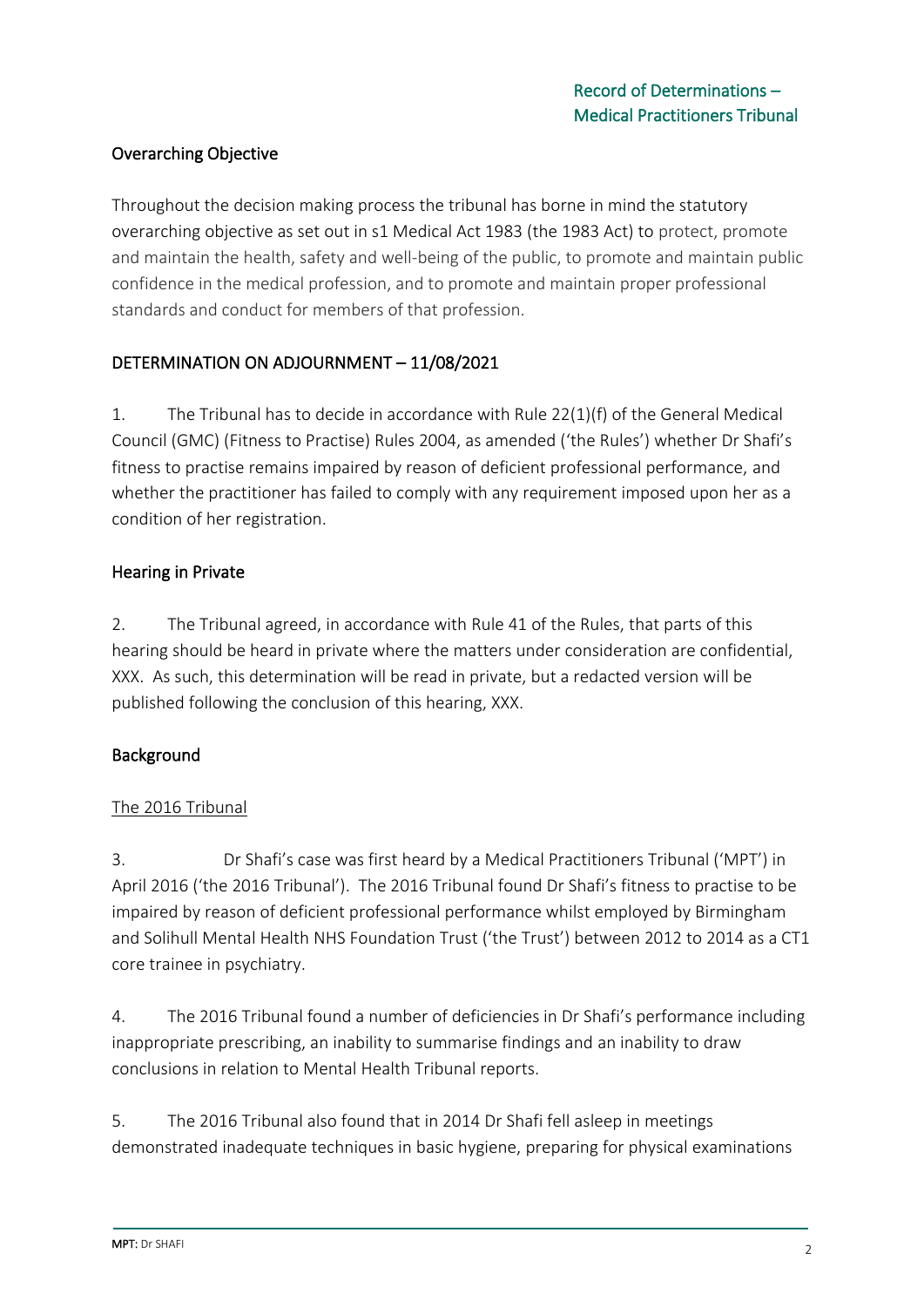and phlebotomy, keeping clinical records and demonstrated poor clinical judgement for her level of training.

6. The 2016 Tribunal further found that Dr Shafi failed to review a patient when requested to do so and failed to understand the risk regarding head injury.

7. As a result, the 2016 Tribunal found Dr Shafi's fitness to practise impaired by reason of deficient professional performance and suspended her registration for a period of 12 months. The 2016 Tribunal directed a review of Dr Shafi's case and determined that a reviewing Tribunal would be assisted by the following:

• evidence that she has developed insight into the nature of the deficiencies identified in her practice, as referred to in the Tribunal's determination on impairment, with particular regard to Domains 1, 2 and 3 of Good Medical Practice (2013);

• evidence of a further performance assessment if she is invited to undertake one by the GMC during the period of her suspension;

• evidence that she has kept her skills and knowledge up to date through continuing professional development activities by her attendance at appropriate, accredited, structured training courses, reading and online leaming, together with detailed and structured reflections;

- evidence of her commitment and engagement with the review process;
- any other evidence which she thinks may assist the reviewing Tribunal.

## The 2017 Tribunal

8. Dr Shafi's case was reviewed in 2017 ('the 2017 Tribunal'). That Tribunal noted that an assessment of Dr Safi's performance was undertaken in February 2017 and it was provided with a copy of a Performance Assessment report dated 27 March 2017. Of the eight categories assessed, Dr Shafi's performance was found to be unacceptable in the following five categories: Maintaining Professional Performance, Assessment, Clinical Management, Relationships with Patients, and Working with Colleagues. In the category of Record Keeping, Dr Shafi's performance was assessed as being a cause for concern.

9. The 2017 Tribunal found that Dr Shafi's fitness to practise remained impaired by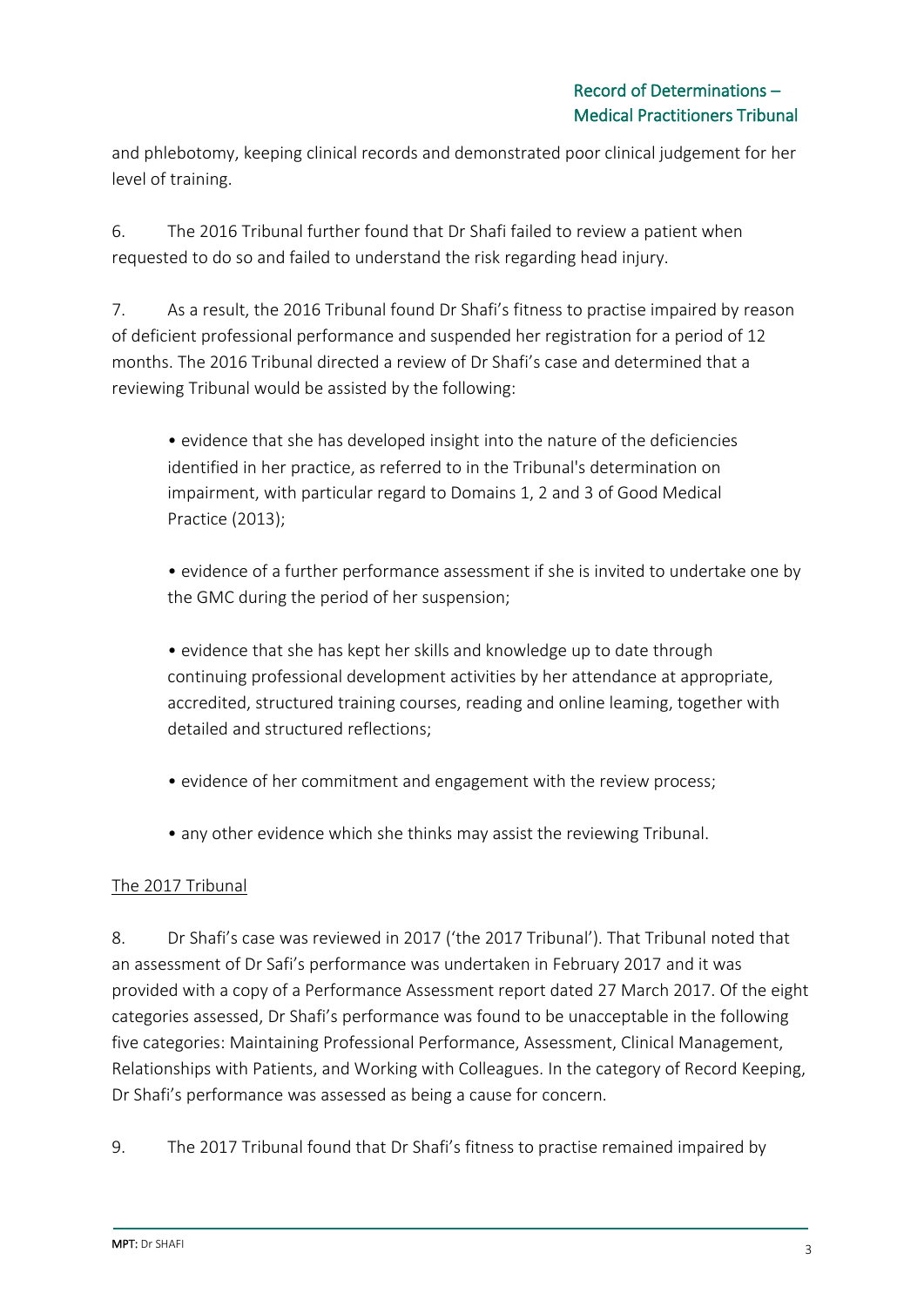### Record of Determinations – Medical Practitioners Tribunal

reason of deficient professional performance and imposed a further suspension for 12 months. The 2017 Tribunal considered that this period of time would allow Dr Shafi time to address the serious concerns identified by the 2016 Tribunal and further develop her insight and take action to demonstrate that she had the commitment, drive and capacity to respond to training.

# The 2018 Tribunal

10. Dr Shafi's case was next reviewed in 2018 ('the 2018 Tribunal'). The 2018 Tribunal noted that Dr Shafi had engaged with the GMC more than she had previously and had gained further insight. She had also made further progress towards remediating the deficiencies identified in her performance. However, the 2018 Tribunal considered that Dr Shafi's performance remained deficient in a wide range of areas and it considered that until these were fully remediated there remained a risk of repetition and a risk to patients. The 2018 Tribunal therefore determined that Dr Shafi's fitness to practise remained impaired by reason of deficient professional performance.

11. With regards to sanction the 2018 Tribunal determined to impose conditions on Dr Shafi's registration for a period of eighteen months. It considered that this would provide Dr Shafi with an opportunity to develop her clinical skills whilst guarding against any risk to patients. The conditions included a provision that Dr Shafi should be directly supervised by a clinical supervisor and that she should undertake a further performance assessment.

12. The 2018 Tribunal determined to direct a review of Dr Shafi's case and set out the evidence that a reviewing Tribunal would be assisted by:

- A report from Dr Shafi's clinical supervisor and educational supervisor;
- An updated PDP produced in conjunction with Dr Shafi's clinical supervisor and educational supervisor;
- Evidence that Dr Shafi has kept her skills and knowledge up to date through Continuing Professional Development activities by her attendance at appropriate, accredited, structured training courses, reading and online learning, together with detailed and structured reflections;
- Evidence to demonstrate to a reviewing Tribunal that Dr Shafi has satisfactorily addressed the deficiencies outlined in the findings of the Performance Assessment; and
- Any other evidence which Dr Shafi considers may assist the reviewing **Tribunal**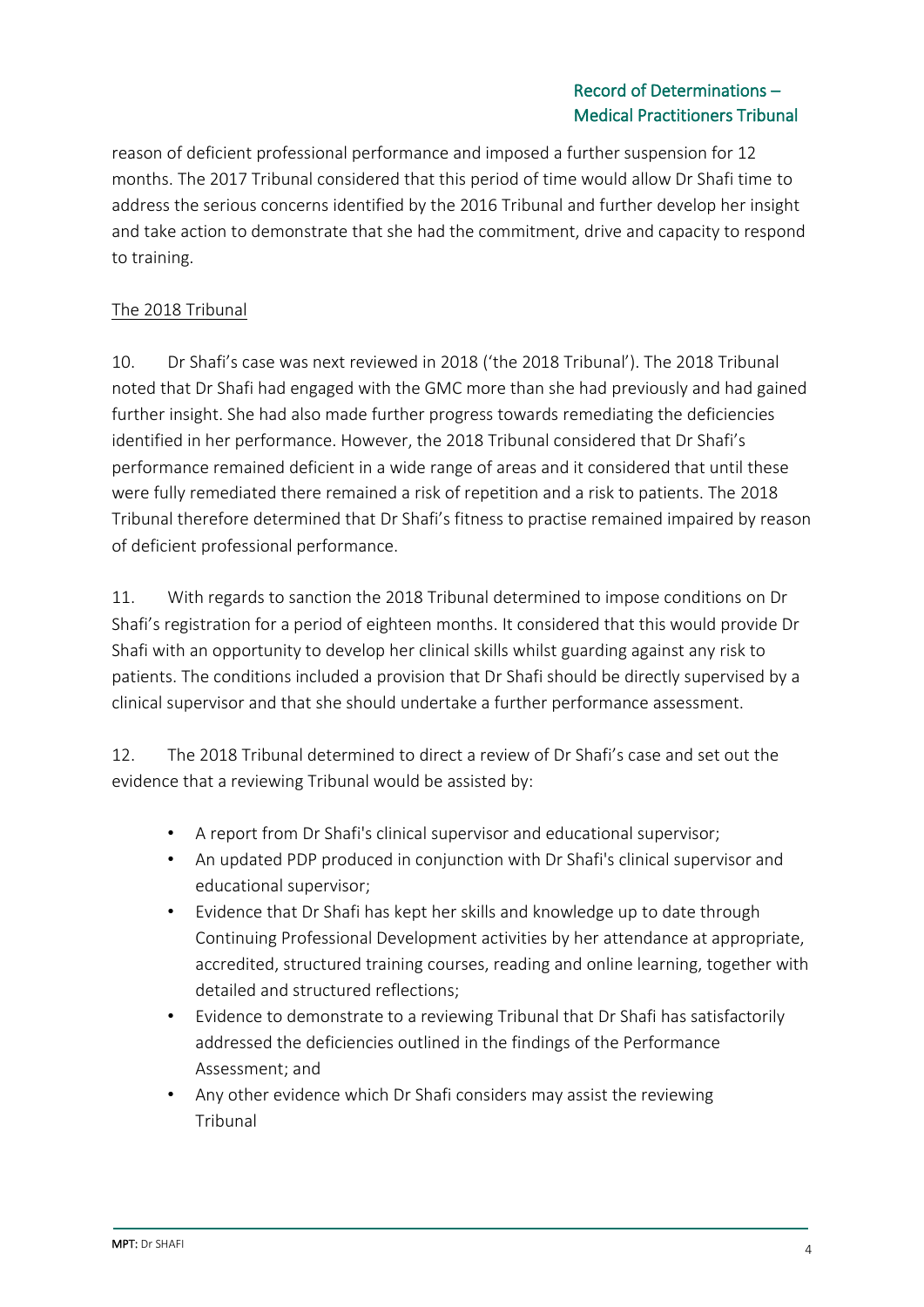#### The February 2020 Tribunal

13. On 7 February 2020 Dr Shafi's case was reviewed by an MPT Tribunal ('the February 2020 Tribunal). Dr Shafi was represented by XXX, Dr A at this hearing.

14. At this hearing Dr Shafi had not provided any of the information suggested by the previous Tribunal. During the course of the hearing, the February 2020 Tribunal was presented with new material provided by Dr Shafi which included two letters, XXX.

15. XXX.

16. XXX.

17. In response, Mr Donoghue, on behalf of the GMC, submitted that this was not a power which was open to a reviewing Tribunal as it should not go behind the decision of a previous Tribunal. XXX. Mr Donoghue stated that if the Tribunal had concerns with regards to the new evidence presented by Dr Shafi it could adjourn the hearing XXX. He stated that any new findings would then be considered at a future hearing. As a result, Dr A made an application for an adjournment on the basis as set out by Mr Donoghue.

18. The February 2020 Tribunal determined to adjourn the hearing for six months and reminded Dr Shafi of the material that she may provide to assist the reviewing Tribunal.

#### The August 2020 Tribunal

19. At the outset of Dr Shafi's hearing in August 2020, ('the August 2020 Tribunal'), Mr Donoghue, Counsel for the GMC made an application to adjourn the hearing. XXX.

20. Mr Donoghue submitted that Dr Shafi had not provided any of the evidence suggested by the previous Tribunals. He stated that Dr Shafi had not worked since 2013, save for a short clinical attachment in 2018, apart from that and her attendance on some courses, Dr Shafi had provided none of the other evidence requested of her.

21. Mr Donoghue submitted that in the interest of fairness the proceedings should adjourn for a period of six months XXX.

22. Mr Donoghue assured the Tribunal that the GMC was confident that an adjournment of six months would allow time for XXX and for the GMC to conclude its investigation XXX.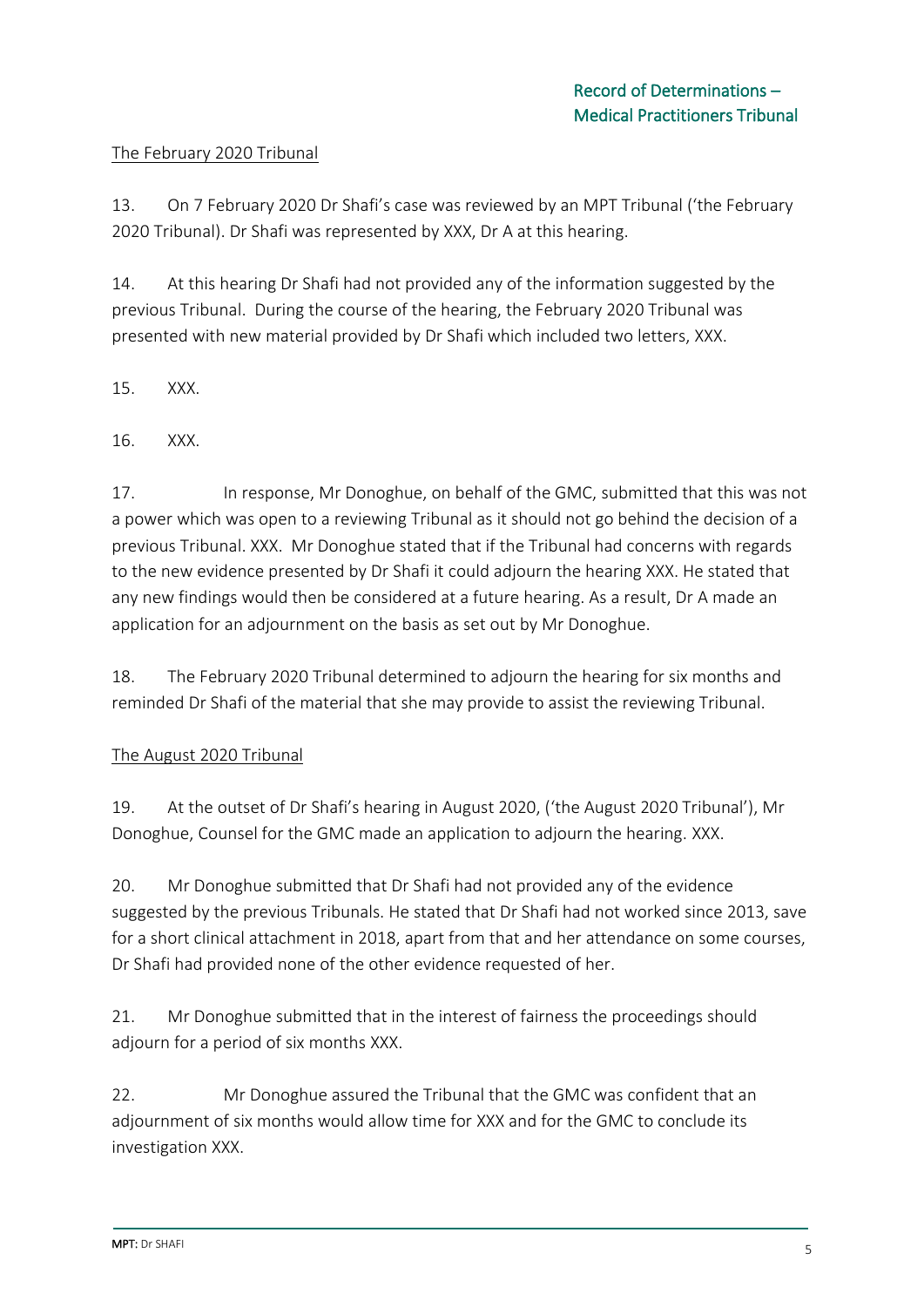23. In all the circumstances the August 2020 Tribunal determined that, in light of the limited information before it, it would risk unfairness to Dr Shafi if it continued with the hearing. The August 2020 Tribunal therefore determined to adjourn the proceedings for a period of six months.

24. The August 2020 Tribunal directed Dr Shafi to provide a statement to the GMC by 3 September 2020 setting out her medical history of training since she left school as well as her plans for work in the future. It directed that a Tribunal reviewing Dr Shafi's case would be assisted if she provided the documents already requested by previous Tribunals together with an updated statement from Dr Shafi, XXX.

## The February 2021 Tribunal

25. Dr Shafi's case was next reviewed on 5 February 2021. At the outset of proceedings Mr Peter Byrne, Counsel, on behalf of the GMC made an application to adjourn the hearing for a period of six months.

26. Mr Byrne submitted that due to the ongoing Coronavirus Pandemic, XXX.

27. Mr Byrne reminded the Tribunal that, save for a short clinical attachment in May 2018, Dr Shafi had not worked since 2013 and although she had attended some courses, Dr Shafi had yet to provide the evidence requested by previous Tribunals. Mr Byrne submitted that without this evidence it would not be possible for the Tribunal to assess Dr Shafi's fitness to practise.

28. Mr Byrne invited the Tribunal to grant a further adjournment for a period of six months to allow time for the GMC to conclude its investigation.

29. Dr Shafi supported the application and stated that she would use the time to collate the information she intended to present to the next Tribunal.

30. XXX. The Tribunal considered the importance of striking a balance between fairness to Dr Shafi and the public interest and considered that proceeding without such evidence would risk causing unfairness to Dr Shafi. In all the circumstances the Tribunal determined to adjourn the hearing for a further six months to allow the GMC to conclude its investigation.

31. After hearing submissions from parties, the Tribunal determined to extend the order of conditions imposed on Dr Shafi's registration for a period of six months. The Tribunal also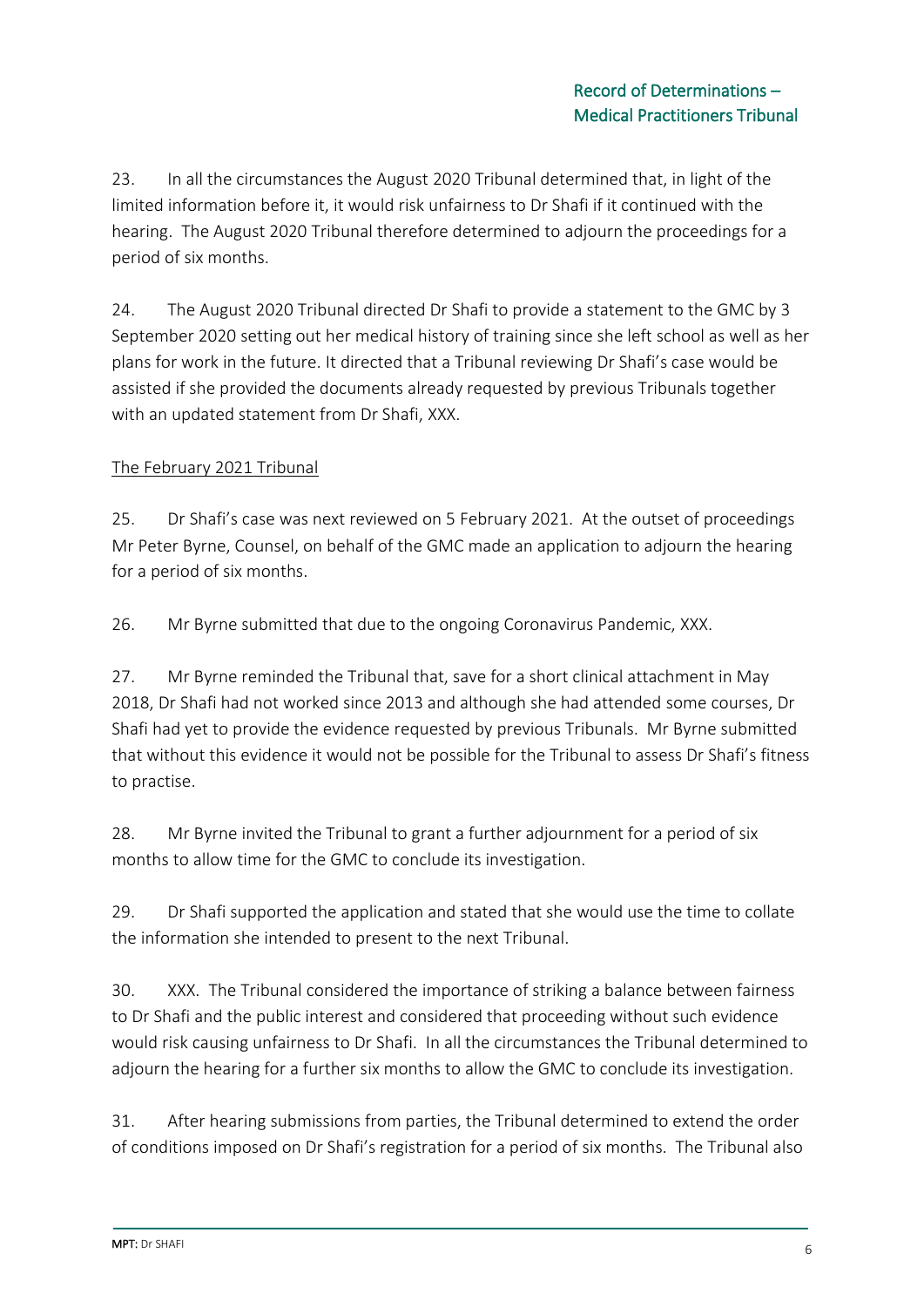took the opportunity to remind Dr Shafi of the documentation likely to assist a reviewing Tribunal at her next MPT review hearing.

# Today's Hearing

### Application to Adjourn

32. Ms Renton submitted that the Tribunal should adjourn the proceedings under Rule29(2). She took the Tribunal through the background of this case. She stated that Dr Shafi first came before a Tribunal in April 2016 and her fitness to practise was determined to be impaired by reason of her deficient professional performance and her registration was suspended for a period of 12 months.

33. Ms Renton submitted that Dr Shafi's case was next reviewed in July 2017, and Dr Shafi had undergone a Performance Assessment prior to the hearing. Ms Renton stated that the report found Dr Shafi's performance to be unacceptable in five areas and a cause for concern in one area. She stated that Dr Shafi had scored below the minimum standard in the knowledge test and the Tribunal concluded that Dr Shafi's fitness to practise remained impaired by reason of deficient professional performance and imposed a further suspension for 12 months. Ms Renton stated that the Tribunal noted that Dr Shafi had not provided all of the evidence previously requested of her at the first review hearing and that whilst the assessor felt that Dr Shafi could practice with conditions, the 2017 Tribunal felt that there was still a significant amount of work to do to address the concerns regarding Dr Shafi's professional performance and insight.

34. Ms Renton stated the Dr Shafi's case was next reviewed in August 2018. She stated that on that occasion Dr Shafi attended the hearing and was unrepresented. She said that Dr Shafi provided oral and documentary evidence at the hearing and had completed a clinical attachment under direct supervision from May to June 2018, which was the first time she had worked in a clinical setting since 2013. XXX. Ms Renton advised that the 2018 Tribunal made a determination of continued impairment due to Dr Shafi's deficient professional performance XXX. Ms Renton submitted that when it came to consideration of a sanction, the 2018 Tribunal acknowledged that Dr Shafi had taken steps to remediate and amended the order to one of conditions for a period of 12 months and provided a list of documentary evidence that would assist a Tribunal at the next review hearing.

35. Ms Renton informed the Tribunal that the next review was held in February 2020, and that proceedings went off in a different direction. She stated that Dr Shafi attended the hearing and was represented by XXX, Dr A. She said that prior to the hearing Dr Shafi had not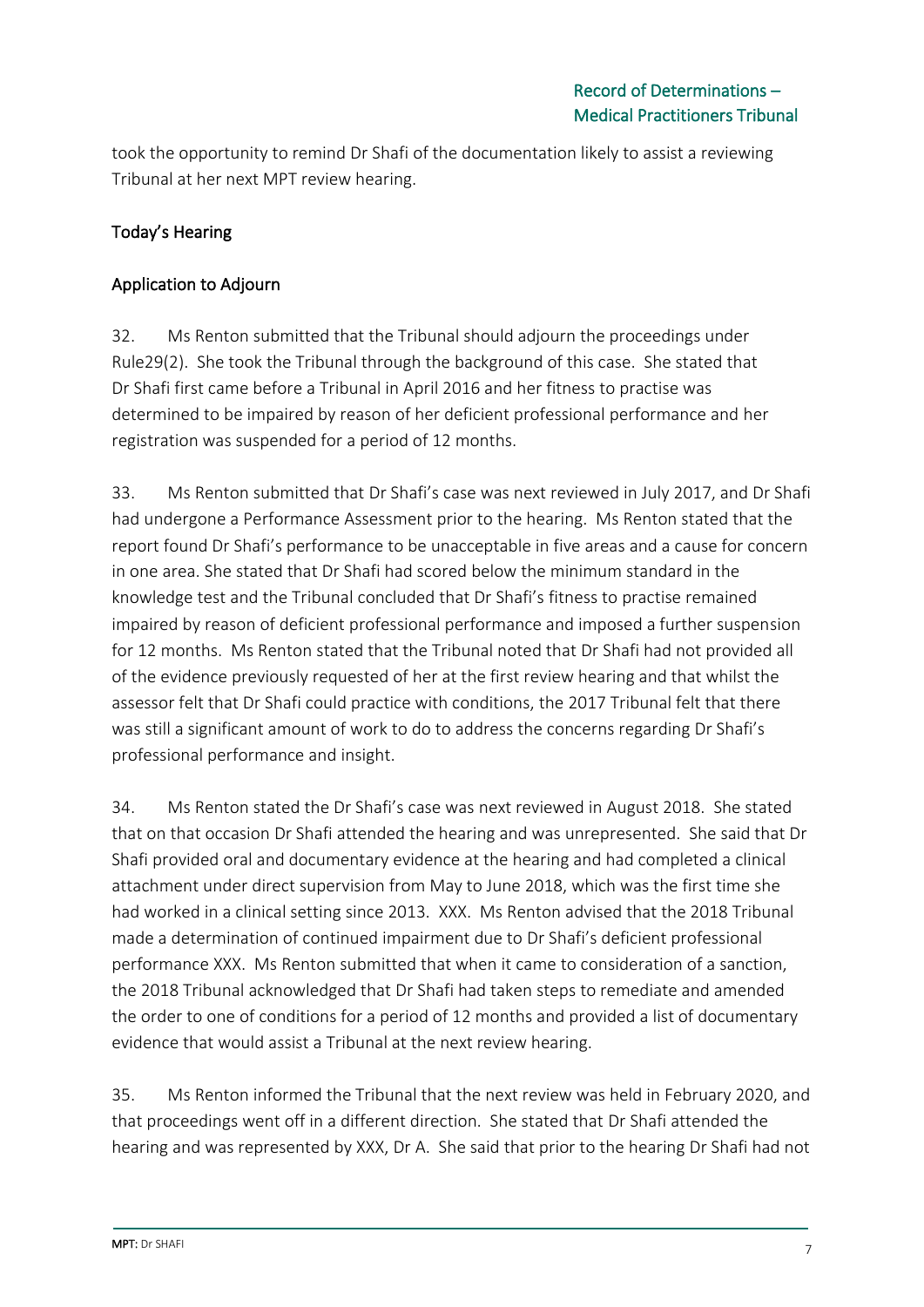### Record of Determinations – Medical Practitioners Tribunal

engaged with the GMC but at the hearing Dr A produced XXX. Ms Renton stated that at the time the GMC responded that the reviewing Tribunal did not have the power to introduce a new Allegation and that it could not make a decision on impairment on the new matters but that an adjournment should be sought and granted for 6 months XXX and that the conditions should also be extended.

36. Ms Renton submitted that between that review and the next review on 6 August 2020 XXX but due to Covid-19 the GMC had experienced delays. XXX.

37. Ms Renton stated that at the review hearing the Tribunal noted the submissions made by the GMC that save for a short clinical attachment and attendance on some courses, Dr Shafi had not provided any of the evidence suggested by previous Tribunals. The GMC requested an adjournment for a period of 6 months for the GMC to conclude its investigation. Ms Renton stated that the August 2020 Tribunal determined to adjourn proceedings XXX. The Tribunal considered that it was impossible to justly consider the issue of impairment without XXX and that it also risked unfairness to Dr Shafi. The August 2020 Tribunal therefore determined to adjourn proceedings for a further 6 months and also extended the order of conditions for 6 months.

38. Ms Renton referred to the last review held in February 2021 which commenced with an application by the GMC to adjourn. Ms Renton advised that at that date the GMC was unable to progress the hearing XXX. The February 2021 Tribunal noted that the August 2020 Tribunal had adjourned Dr Shafi's review hearing as it determined that XXX was pertinent to any decision on impairment. The Tribunal reached the same conclusion that it was not possible to assess Dr Shafi's impairment XXX. It therefore determined to adjourn for a further 6 months and again a list of documentary evidence a reviewing Tribunal may be assisted by was provided to Dr Shafi.

39. XXX. Ms Renton said that following receipt of XXX the GMC issued formal allegations in accordance with Rule 7 and referred the case to the Case Examiners (CE) for a decision in accordance with Rule 8. She stated that the CE decided that the case should be referred to the MPTS for a hearing.

40. Ms Renton submitted that on 9 August 2021 the GMC became aware that the MPTS requested the availability of XXX at a listing scheduled between November 2021 and April 2022. She stated that a first listing telephone conference is to be held on 23 August 2021 and that it is likely that XXX will be required. Ms Renton said that this will more than likely result in the hearing being held towards the end of April 2022. Ms Renton stated that the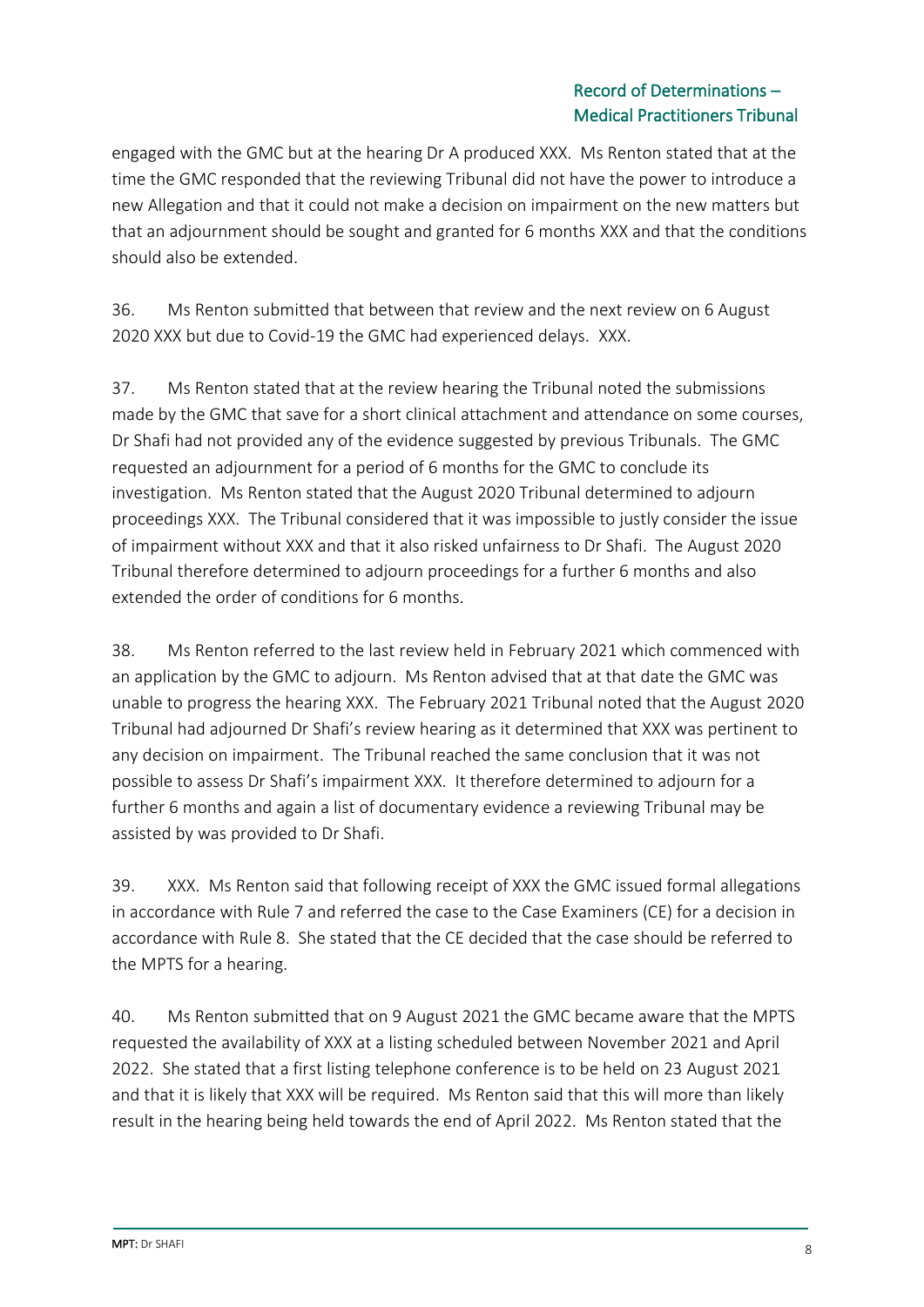GMC had spoken with Dr Shafi this week and advised her that the intention was to apply for an adjournment of today's proceedings for a period of 9 months.

41. Ms Renton submitted that at this stage there remains the original issue of deficient professional performance XXX. Ms Renton submitted that it would not be possible for the Tribunal today to review the question of current impairment as information is missing and the Tribunal would not be able to fully explore XXX. Ms Renton advised that following the telephone conference on 23 August 2021 the two cases will more than likely be linked and listed together as a new and review hearing which will allow Dr Shafi to deal with the new and review matters in tandem when all parties are seized of the evidence.

42. Ms Renton stated that although this was a further delay it was pertinent to adjourn for a period of 9 months so that the matters can be considered together.

43. Dr Shafi did not oppose Ms Renton's application for an adjournment.

## The Tribunal's Approach

44. The Tribunal had regard to its powers under Rule 29(2) of the Rules which states:

*'29 (2) Where a hearing of which notice has been served on the practitioner in accordance with these Rules has commenced, the Committee or Tribunal considering the matter may, at any stage in their proceedings, whether of their own motion or upon the application of a party to the proceedings, adjourn the hearing until such time and date as they think fit.'*

45. The Tribunal took into account the submissions of Ms Renton, made on behalf of the GMC, and those of Dr Shafi. The Tribunal considered the importance of striking a balance between fairness to the doctor and the public interest.

46. The Tribunal noted that XXX are to be considered alongside the review matters at an MPT hearing scheduled to be listed between November 2021 and April 2022.

47. The Tribunal considered that XXX was pertinent to any decision on her fitness to practise and that it would not be possible to properly assess the issue of current impairment at today's proceedings without that XXX. In addition, the Tribunal considers that proceeding today without such evidence would risk causing unfairness to Dr Shafi. The Tribunal has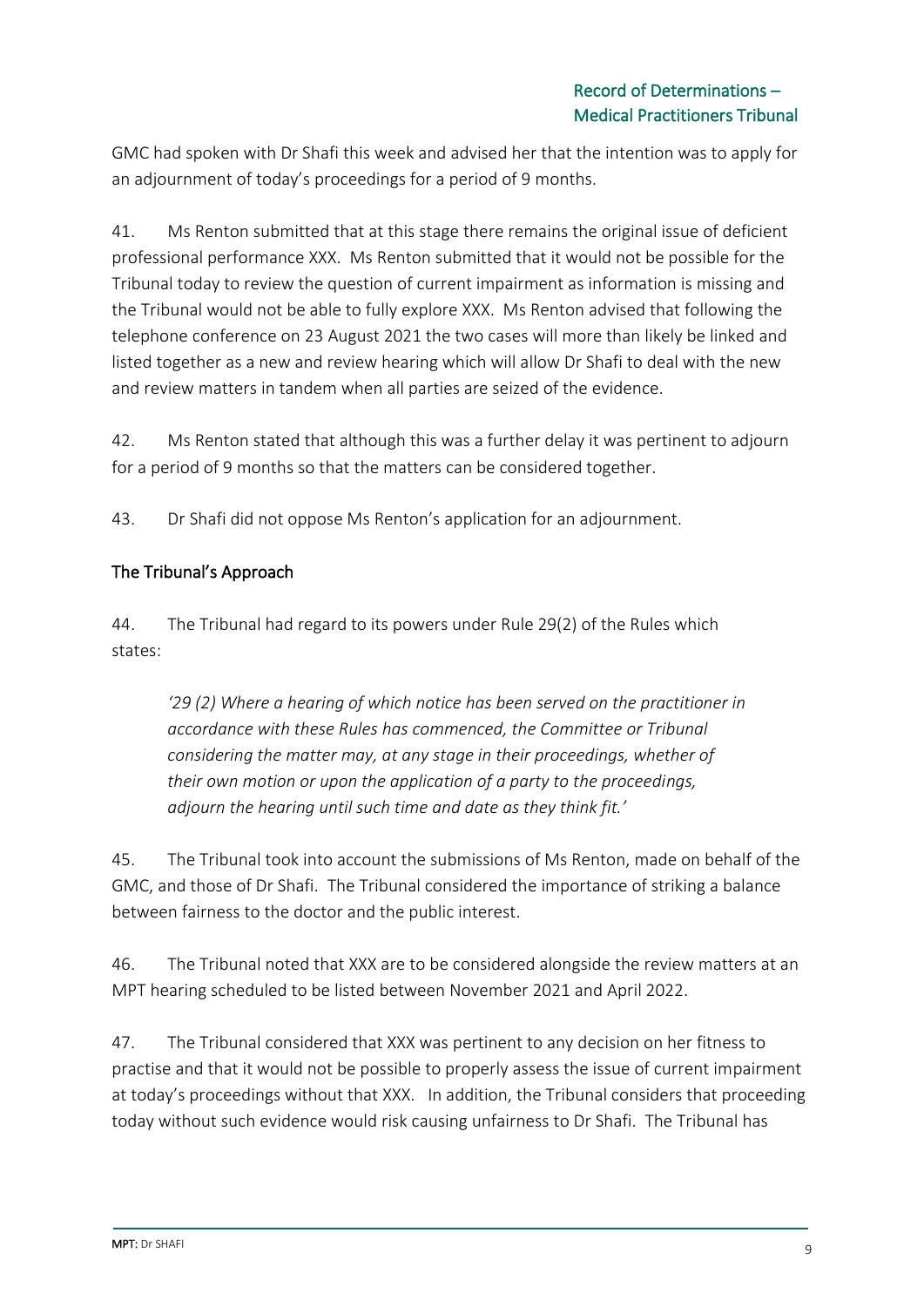determined that in the absence of XXX it should not go against the decision of previous Tribunals and consider impairment of Dr Shafi's fitness to practise today.

48. In these circumstances the Tribunal has determined to adjourn this hearing for a period of nine months under Rule29(2), to allow the GMC to conclude its investigation.

49. Having determined to adjourn these proceedings, the Tribunal invited submissions from parties on any action to take with regard to the sanction currently in place on Dr Shafi's registration.

## DETERMINATION ON EXTENDING THE CURRENT SANCTION – 11/08/2021

#### **Submissions**

50. Ms Renton submitted that the current order of conditions should be extended for the same duration of 9 months. She referred the Tribunal to the submissions made by Mr Byrne, Counsel on behalf of the GMC at Dr Shafi's review hearing in February 2021.

51. She stated that there is no further information regarding Dr Shafi's professional performance and the lack of new information does not suggest that the risk has reduced. She stated that the matter has not moved on in any significant way since the previous review. Ms Renton stated that she echoed the same concerns of Mr Byrne that Dr Shafi has been away from clinical practise for some time and therefore the conditions on her registration should be maintained and continue to the conclusion of the new and review hearing. She stated that this will strike a balance of fairness to Dr Shafi whilst also protecting the public. She stated that extending the current order is both appropriate and proportionate in the circumstances of the case.

52. Dr Shafi did not object to Ms Renton's submission and stated that it was only right that she be subject to supervision at this time.

#### The Tribunal's Decision

53. The Tribunal notes the submissions made by Ms Renton on behalf of the GMC and those made by Dr Shafi. It considered the length of time that Dr Shafi has been out of clinical practice and determined that the order of conditions as currently drafted strike the proportionate balance between fairness to Dr Shafi and protection of the public.

54. The existing conditions are therefore extended for a further nine months as follows: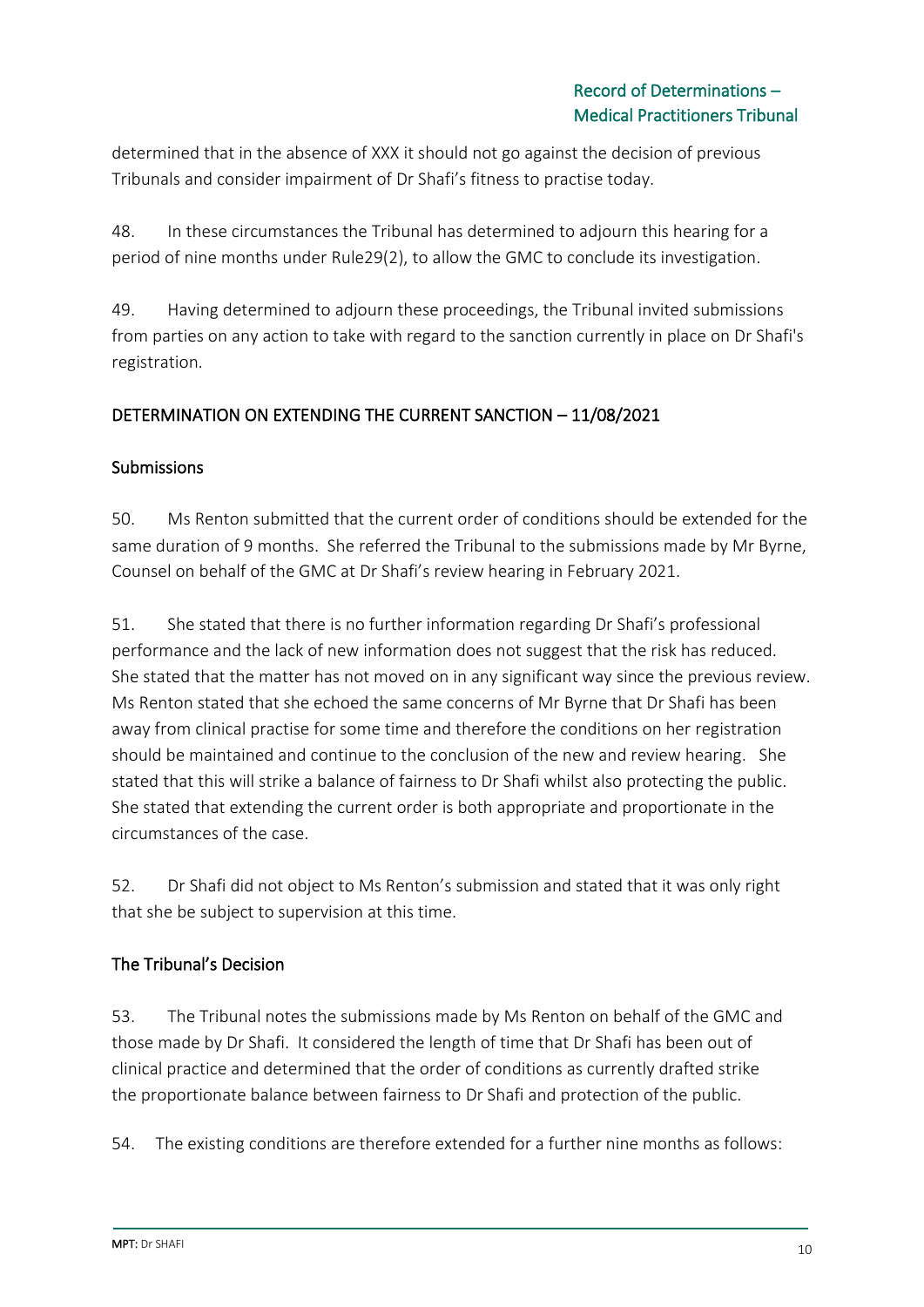The following conditions relate to Dr Shafi's employment and will be published:

1. She must notify the GMC within seven calendar days of the date these conditions become effective:

a of the details of her current post, including her job title, job location and responsible officer (or their nominated deputy) information

b of the contact details of her employer and/or contracting body, including her direct line manager

c of any organisation where she has practising privileges and/or admitting rights

- d of any training programmes she is in
- 2. She must notify the GMC:
	- a. of any post she accepts, before starting it

b. if any formal disciplinary proceedings against her are started by her employer and/or contracting body, within seven calendar days of being formally notified of such proceedings

c. if she applies for a post outside the UK.

3. She must allow the GMC to exchange information with any person involved in monitoring her compliance with her conditions.

4. a. She must have a workplace reporter approved by her responsible officer (or their nominated deputy) and must inform the GMC of these arrangements.

b. She must not start/restart work until her responsible officer (or their nominated deputy) has approved her workplace reporter and this approval has been forwarded to the GMC.

- 5. a. She must design a personal development plan (PDP), approved by her responsible officer (or their nominated deputy), with specific aims to address the deficiencies in the following areas of her practice.
	- Maintaining Professional Performance
	- Assessment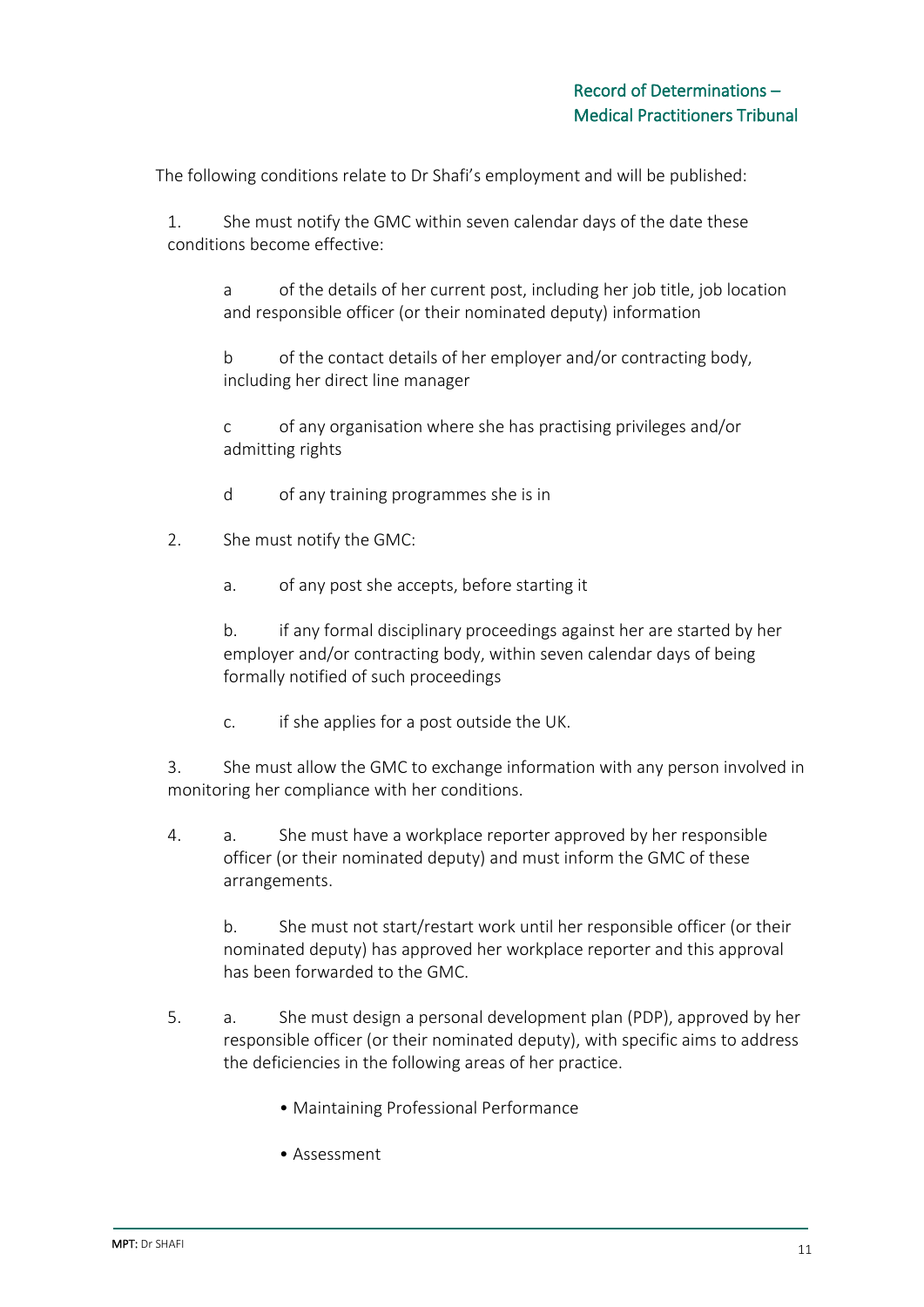- Clinical Management
- Relationships with Patients
- Working with Colleagues
- Record-keeping

b. She must give the GMC a copy of her approved PDP within three months of these conditions becoming effective.

c. She must give the GMC a copy of her approved PDP on request.

d. She must meet with her responsible officer (or their nominated deputy), as required, to discuss her achievements against the aims of her PDP.

6. a. She must have an educational supervisor approved by her responsible officer (or their nominated deputy) and must inform the GMC of these arrangements.

b. She must not start/restart work until her responsible officer (or their nominated deputy) has approved her educational supervisor and this approval has been forwarded to the GMC.

7. She must undertake an assessment of her performance, on a date given by the GMC, unless notified by the GMC that this assessment is not necessary.

- 8. She must share her performance assessment report 27 March 2017 with:
	- a. her employer and/or contracting body
	- b. her responsible officer (or their nominated deputy)

c. her immediate line manager at her place of work, at least one working day before starting work (for current and new posts)

d. any prospective employer and/or contracting body, at the time of application

e. The responsible officer of any organisation where she has, or have applied for practising privileges and/or admitting rights, at the time of application

f. her workplace reporter and educational supervisor and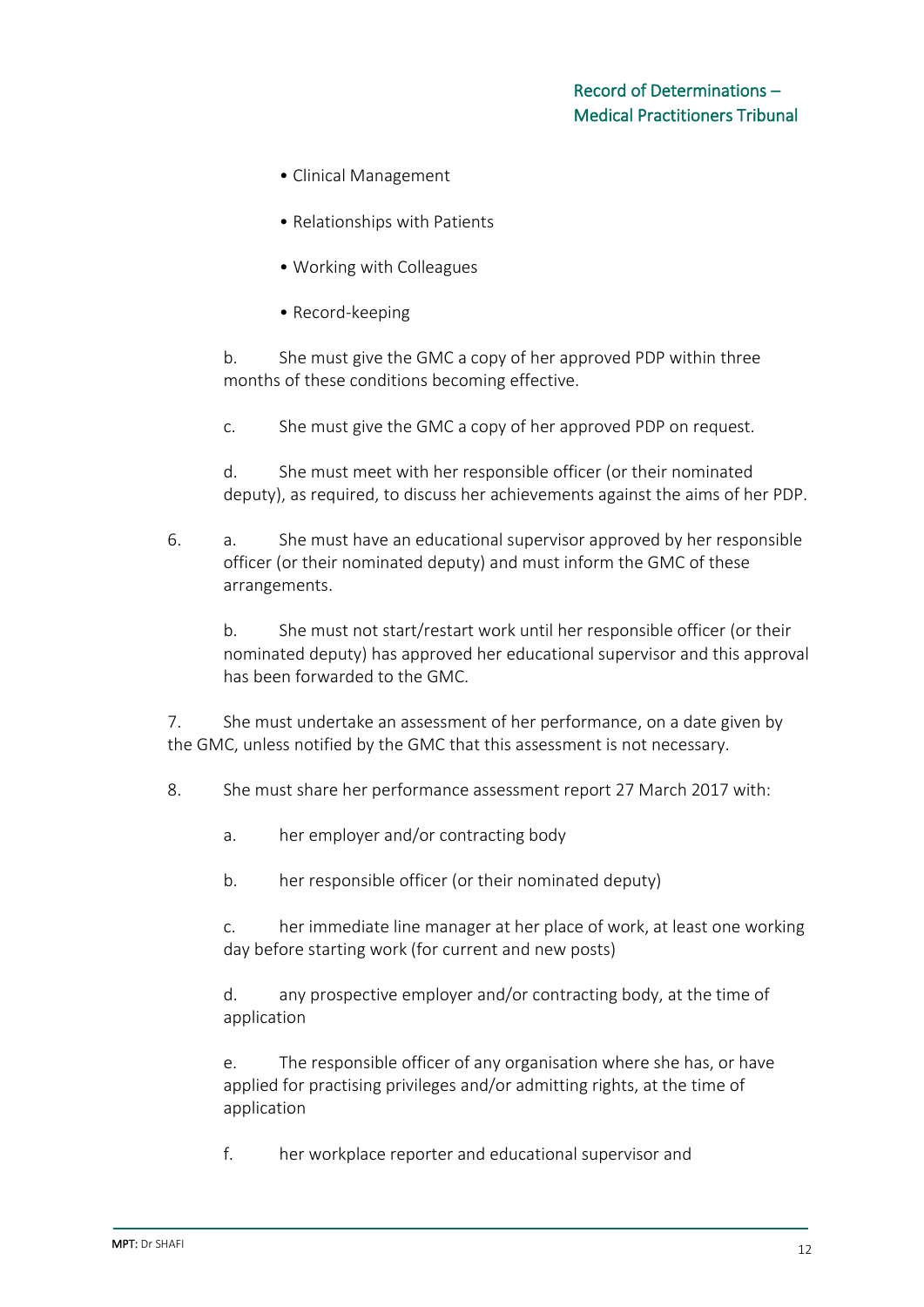clinical supervisor.

9. a. She must only prescribe, administer, and have primary responsibility for drugs under arrangements that have been agreed with her responsible officer (or their nominated deputy) and she must inform the GMC of these arrangements.

b. She must not start/restart work until these arrangements have been agreed and the GMC has been informed of these arrangements.

- 10. She must only work in the NHS.
- 11. a. She must be directly supervised in all of her posts by a clinical supervisor, as defined in the Glossary for undertakings and conditions. Dr Shafi's clinical supervisor must be approved by her responsible officer (or their nominated deputy) and she must inform the GMC of these arrangements.

b. She must not start/restart work until her responsible officer (or their nominated deputy) has approved her clinical supervisor and this approval has been forwarded to the GMC.

12. She must get approval from her responsible officer (or their nominated deputy), and she must inform the GMC before working:

- a. out-of-hours
- b. on call
- 13. She must not work as a locum
- 14. She must inform the following persons of the conditions listed at 1 to 13:
	- a. her employer and/or contracting body
	- b. her responsible officer (or their nominated deputy)

c. her immediate line manager at her place of work, at least 24 hours before starting work (for current and new posts)

d. any prospective employer and/or contracting body, at the time of application

e. The responsible officer of any organisation where she has, or have applied for, practising privileges and/or admitting rights, at the time of application